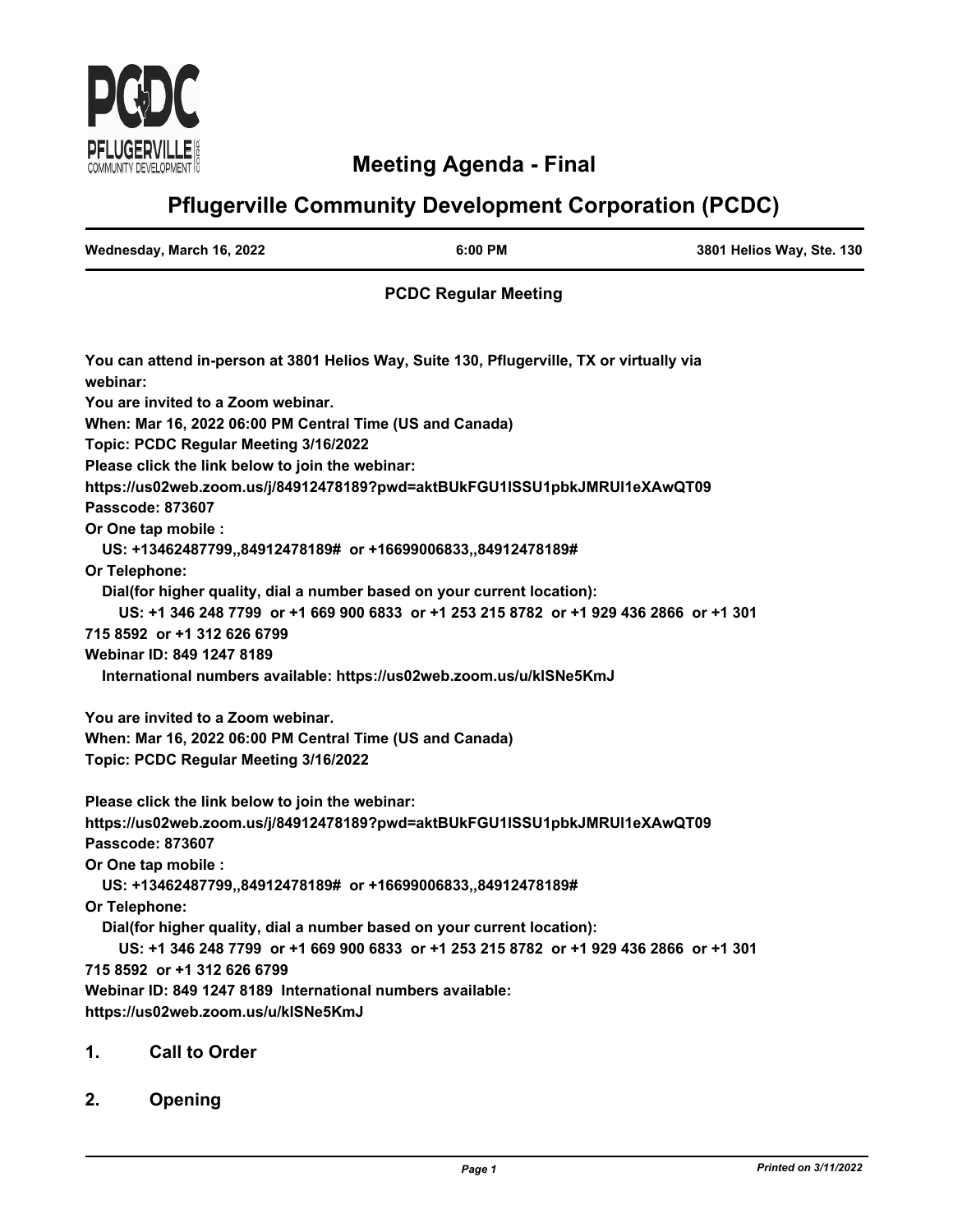- **2A. Pledge of Allegiance to the Flag of the United States of America: I pledge allegiance to the flag of the United States of America, and to the Republic for which it stands: one Nation under God, indivisible, with liberty and justice for all.**
- **2B. Pledge of Allegiance to the Texas State Flag: Honor the Texas Flag; I pledge allegiance to thee, Texas, one state under God, one and indivisible.**

#### **3. Public Comment**

#### **4. Consent Agenda**

**4A.** [2022-0289](http://pflugerville.legistar.com/gateway.aspx?m=l&id=/matter.aspx?key=12999) Discuss and consider action approving the PCDC January 19, 2022 Regular Meeting Minutes, February 26, 2022 Work Session Meeting Minutes, and February 26, 2022 Special Called Meeting Minutes.

#### **5. Discuss Only**

- **5A.** [2022-0293](http://pflugerville.legistar.com/gateway.aspx?m=l&id=/matter.aspx?key=13003) Discussion regarding City of Pflugerville's financial policies and contract with Valley View Consulting. Presentations by Melissa Moore, Finance Director, City of Pflugerville and Susan Anderson, Valley View Consulting.
- **5B.** [2022-0061](http://pflugerville.legistar.com/gateway.aspx?m=l&id=/matter.aspx?key=12766) Discussion and presentation regarding PCDC Annual Video.
- **5C.** [2022-0060](http://pflugerville.legistar.com/gateway.aspx?m=l&id=/matter.aspx?key=12765) Discussion and presentation regarding the Aspire Pflugerville 2040 Comprehensive Plan**.** Presented by Emily Barron, Planning & Development Services Director, City of Pflugerville.

## **6. Discuss and Action**

- **6A.** [2022-0097](http://pflugerville.legistar.com/gateway.aspx?m=l&id=/matter.aspx?key=12802) Discuss and consider action approving the Executive Director to engage in a contract with Lionheart Consulting not to exceed \$75,000 to create a Pflugerville Sub Area Plan for land generally located north of SH45, west of SH130 in the City of Pflugerville.
- **6B.** [2022-0297](http://pflugerville.legistar.com/gateway.aspx?m=l&id=/matter.aspx?key=13007) Discuss and consider action authorizing the Executive Director to approve a Construction Agreement with Joe Bland, LP in the amount of \$2,382,550.50 for construction services associated with the Impact Way Extension Phase III A & B project. Presented by Sinyale Woods, P.E., DCS Engineering, LLC.
- **6C.** [2022-0309](http://pflugerville.legistar.com/gateway.aspx?m=l&id=/matter.aspx?key=13019) Discuss and consider action to authorize the PCDC Board President to enter into an Economic Development Performance Agreement between Pflugerville Community Development Corporation and Project New Future for the purpose of expansion and primary job grants not to exceed \$1,000,000.

## **7. Executive Session**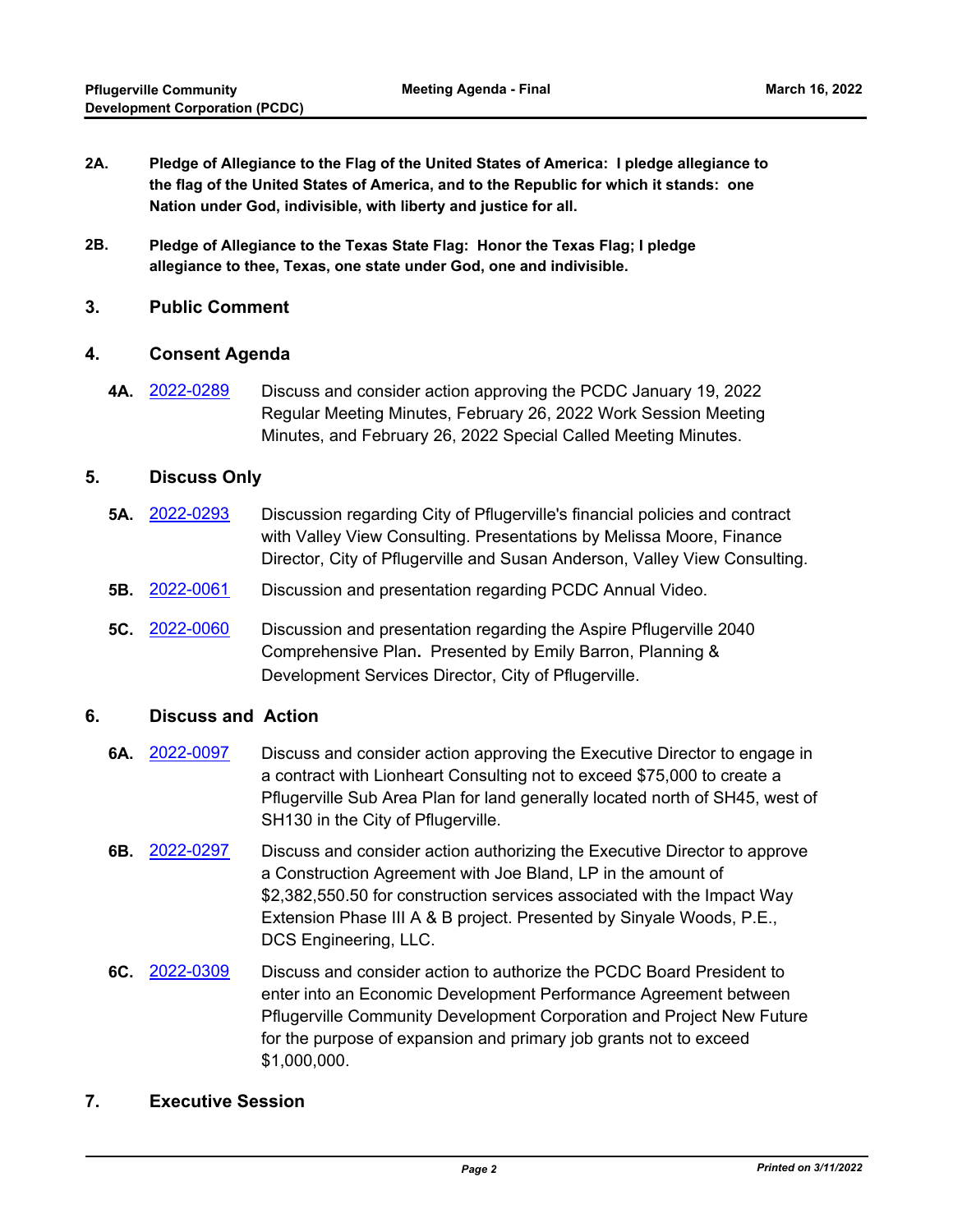| 7A. 2022-0236 | 1.) Executive Session Item: Deliberations in accordance with Sections      |
|---------------|----------------------------------------------------------------------------|
|               | 551.071 and 551.087 of the Texas Government Code to discuss economic       |
|               | development negotiations and financial information received from           |
|               | businesses expanding or relocating in the City of Pflugerville and to seek |
|               | legal advice regarding such projects, incentives, and negotiations,        |
|               | including: New Future, Ground Control and Project Cedar.                   |

**7B.** [2022-0235](http://pflugerville.legistar.com/gateway.aspx?m=l&id=/matter.aspx?key=12943) 2.) Executive Session Item: Deliberations in accordance with Sections 551.072 of the Texas Government Code to discuss the sale, purchase, or lease of real property.

## **8. Reopen Regular Meeting**

- **8A.** [2022-0237](http://pflugerville.legistar.com/gateway.aspx?m=l&id=/matter.aspx?key=12945) 3.) Open Session Item: Discuss and consider action on Executive Session items, as needed.
- **9. Adjourn**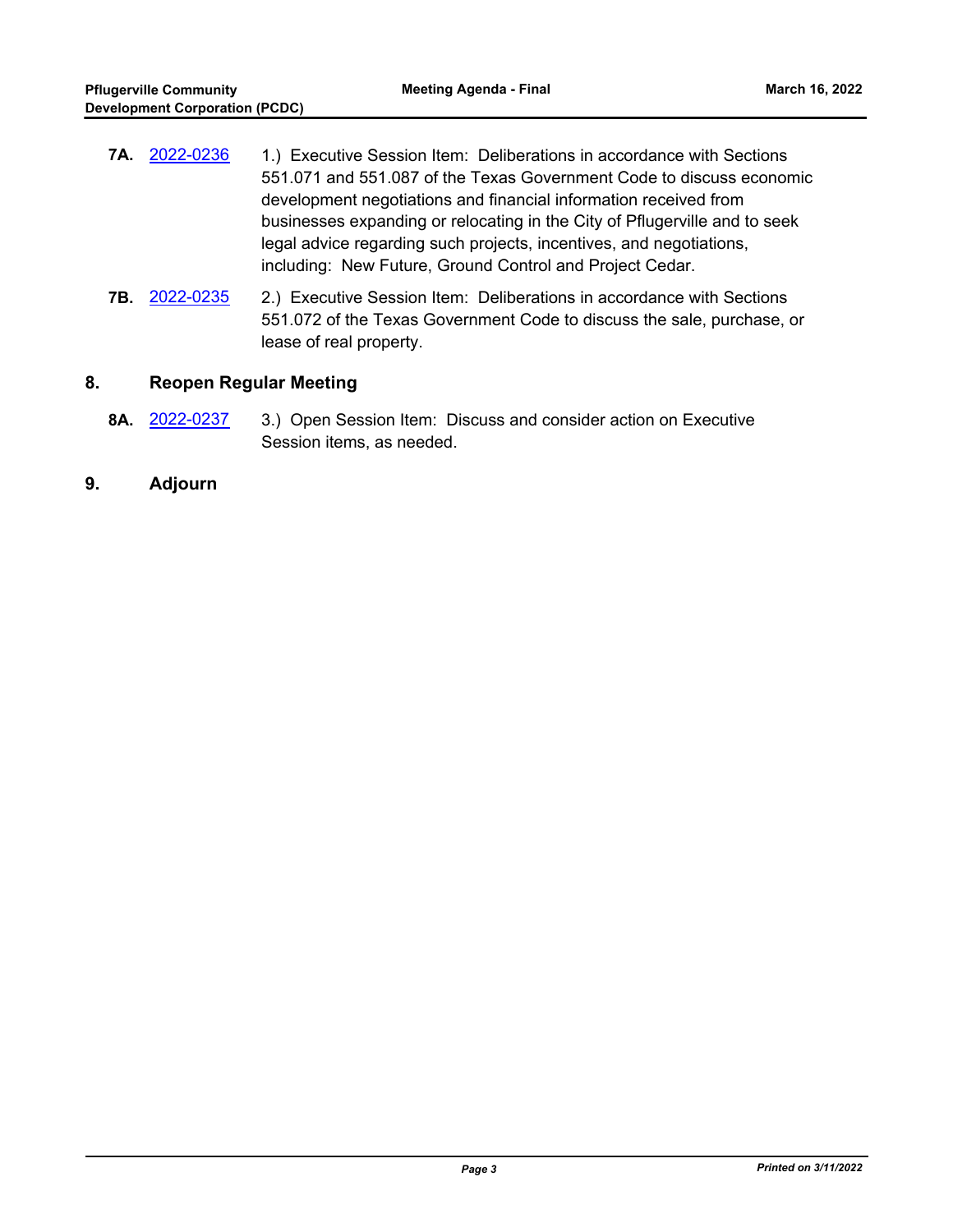**The Pflugerville Community Development Corporation may retire to executive session any time between the meeting's opening and adjournment on any item listed on the Agenda for the purpose of consultation with legal counsel pursuant to Section 551.071 of the Texas Government Code; discussion of real estate pursuant to Section 551.072 of the Texas Government Code; and/or deliberation regarding economic development negotiations pursuant to Section 551.087 of the Texas Government Code by majority vote of the Board. Action, if any, will be taken in open session. PCDC President, George Vande Werken. This is to certify that a copy of this agenda for this meeting was posted on the bulletin board located at the City Municipal Building on the 11th day of March, 2022 at 5:00 PM pursuant to Section 551.041, Government Code.**

**The Pflugerville Community Development Corporation is committed to compliance with the Americans with Disabilities Act. Reasonable modifications and equal access to communications will be provided upon request. Requests to speak during Public Comment must be received at least 2 hours prior to the meeting. To request to speak please contact Alisa Richey, Executive Assistant at alisar@pfdevelopment.com or 512-990-3725 for information. This agenda has been reviewed and approved by the PCDC's legal counsel and the presence of any subject in any Executive Session portion of the agenda constitutes a written interpretation of the Texas Government Code Chapter 551 by legal counsel for the governmental body and constitutes an opinion by the attorney that the items discussed may be legally discussed in the closed portion of the meeting considering available opinions of a court of record and opinions of the Texas Attorney General known to the attorney. This provision has been added to this agenda with the intent to meet all elements necessary to satisfy Texas Government Code Chapter** 

**551.144(c) and the meeting is conducted by all participants in reliance on this opinion. Attendance By Other Elected or Appointed Officials:**

**It is anticipated that members of the City Council and/or other city board, commissions and/or committees may attend the meeting in numbers that may constitute a quorum of the City Council and/or other city boards, commissions and/or committees. Notice is hereby given that the meeting, to the extent required by law, is also noticed as a meeting of the City Council and/or other boards, commissions and/or committees. Notice is hereby given that the meeting, to the extent required by law, is also noticed as a meeting of the City Council and/or other boards, commissions and/or committees of the City, whose members may be in attendance. The members of the City Council and/or boards, commissions and/or committees may participate in discussions on the same items listed on the agenda, which occur at the meeting, but no action will be taken by such in attendance unless such item and action is specifically provided for on an agenda for the City Council or board, commission or committee subject to the Texas Open Meetings Act.** 

**VIDEO CONFERENCE CALL: PURSUANT TO SECTION 551.127 OF THE TEXAS GOVERNMENT CODE, ONE OR MORE MEMBERS OF THE PCDC BOARD MAY PARTICIPATE IN A MEETING REMOTELY, FOLLOWING CERTAIN GUIDELINES AND NOTICE REQUIREMENTS. A QUORUM OF THE PCDC WILL BE PHYSICALLY PRESENT FOR THE SCHEDULED MEETING AT THE ABOVE STATED LOCATION. THIS NOTICE SPECIFIES THE INTENT TO HAVE A QUORUM PRESENT AT THE STATED MEETING LOCATION. THE MEMBER OF THE PCDC BOARD PRESIDING OVER THE MEETING WILL BE PHYSICALLY PRESENT AT THE ABOVE PUBLIC LOCATION. VIDEO CONFERENCE EQUIPMENT PROVIDING TWO-WAY AUDIO AND VIDEO COMMUNICATION WITH EACH MEMBER. PARTICIPATING REMOTELY WILL BE MADE AVAILABLE AND EACH PORTION OF THE**